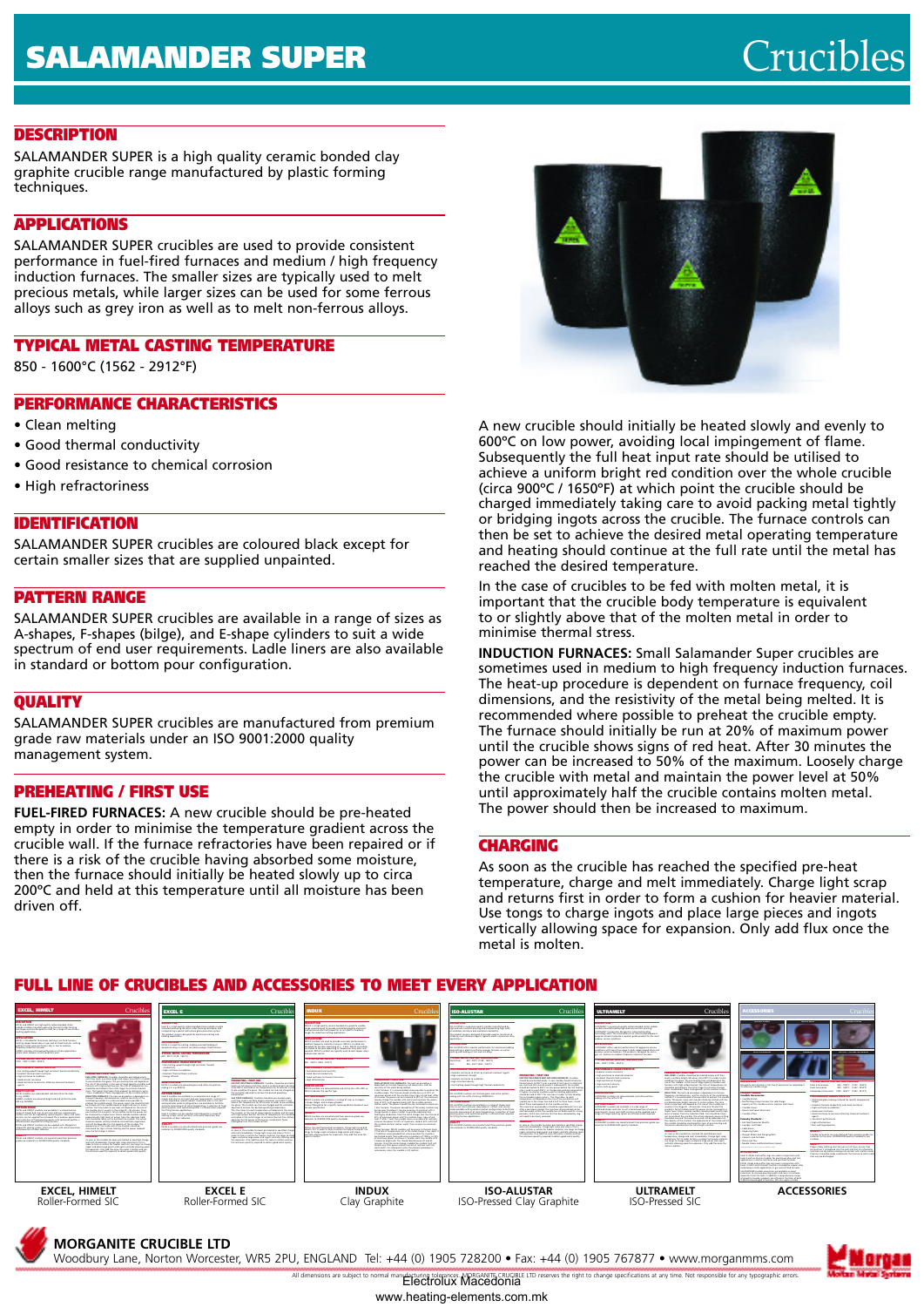

| <b>SUPER</b><br><b>A-SHAPES</b> | <b>TOD</b> | НT   | <b>BOD</b> | <b>Brass</b><br>Capacity | <b>Brimful</b><br>Capacity |  |
|---------------------------------|------------|------|------------|--------------------------|----------------------------|--|
| (A)                             | (mm)       | (mm) | (mm)       | (Kg)                     | (Litres)                   |  |
| A5/0                            | 32         | 35   | 24         | 0.09                     | 0.01                       |  |
| A3/0                            | 46         | 52   | 30         | 0.22                     | 0.03                       |  |
| A1/0                            | 60         | 67   | 41         | 0.56                     | 0.07                       |  |
| A0.5                            | 68         | 78   | 48         | 1.0                      | 0.13                       |  |
| A1                              | 79         | 97   | 55         | 1.5                      | 0.20                       |  |
| A1.5                            | 90         | 92   | 55         | 1.9                      | 0.25                       |  |
| A <sub>2</sub>                  | 95         | 109  | 61         | 2.5                      | 0.33                       |  |
| A3                              | 105        | 127  | 70         | 3.7                      | 0.49                       |  |
| A4                              | 114        | 141  | 76         | 5.6                      | 0.75                       |  |
| A <sub>5</sub>                  | 124        | 152  | 86         | 6.8                      | 0.90                       |  |
| A6                              | 130        | 165  | 95         | 9.0                      | 1.2                        |  |
| A7                              | 140        | 175  | 105        | 11.0                     | 1.5                        |  |
| A8                              | 156        | 184  | 108        | 12.5                     | 1.7                        |  |
| A10                             | 160        | 200  | 110        | 18                       | 2.4                        |  |
| A12                             | 171        | 210  | 121        | 18                       | 2.4                        |  |
| A16                             | 184        | 232  | 130        | 23                       | 3.1                        |  |
| A20                             | 197        | 260  | 145        | 30                       | 4.0                        |  |
| A25                             | 210        | 280  | 155        | 36                       | 4.8                        |  |
| A30                             | 232        | 290  | 160        | 43                       | 5.7                        |  |
| A40                             | 232        | 318  | 160        | 50                       | 6.7                        |  |
| A50                             | 248        | 324  | 180        | 60                       | 8.0                        |  |
| A60                             | 276        | 362  | 190        | 77                       | 10                         |  |
| A70                             | 292        | 375  | 200        | 93                       | 12                         |  |
| A80                             | 300        | 397  | 210        | 105                      | 14                         |  |
| A90                             | 310        | 397  | 220        | 115                      | 15                         |  |
| A100                            | 324        | 400  | 230        | 120                      | 16                         |  |
| A120                            | 333        | 435  | 240        | 138                      | 18                         |  |
| A150                            | 362        | 452  | 250        | 168                      | 22                         |  |
| A200                            | 400        | 491  | 285        | 239                      | 32                         |  |

**Crucibles for Lift Out and Bale Out Furnaces**





| <b>SUPER</b><br><b>C-SHAPES</b><br>(C) | TOD<br>(mm) | HТ<br>(mm) | <b>BOD</b><br>(mm) | <b>Brass</b><br>Capacity<br>(Kg) | <b>Brimful</b><br>Capacity<br>(Litres) |  |
|----------------------------------------|-------------|------------|--------------------|----------------------------------|----------------------------------------|--|
| C <sub>25</sub>                        | 149         | 229        | 100                | 12                               | 2.1                                    |  |
| C30                                    | 165         | 245        | 110                | 17                               | 2.3                                    |  |
| C80                                    | 225         | 353        | 160                | 45                               | 6.0                                    |  |
| C150                                   | 275         | 435        | 200                | 86                               | 11                                     |  |
| C <sub>200</sub>                       | 292         | 470        | 210                | 109                              | 15                                     |  |

# **Bottom Pour Crucibles**

| <b>SUPER</b><br><b>A-SHAPES</b> | <b>TOD</b> | HТ   | <b>BOD</b> | <b>Brass</b><br>Capacity | <b>Brimful</b><br>Capacity |  |
|---------------------------------|------------|------|------------|--------------------------|----------------------------|--|
| (AP)                            | (mm)       | (mm) | (mm)       | (Kg)                     | (Litres)                   |  |
| AP30                            | 232        | 290  | 160        | 43                       | 5.7                        |  |
| AP40                            | 232        | 318  | 160        | 50                       | 6.7                        |  |
| AP50                            | 248        | 324  | 178        | 60                       | 8.0                        |  |
| AP51                            | 248        | 324  | 178        | 60                       | 8.0                        |  |
| AP60                            | 276        | 362  | 190        | 77                       | 10                         |  |
| AP61                            | 276        | 362  | 190        | 77                       | 10                         |  |
| AP70                            | 292        | 375  | 200        | 93                       | 12                         |  |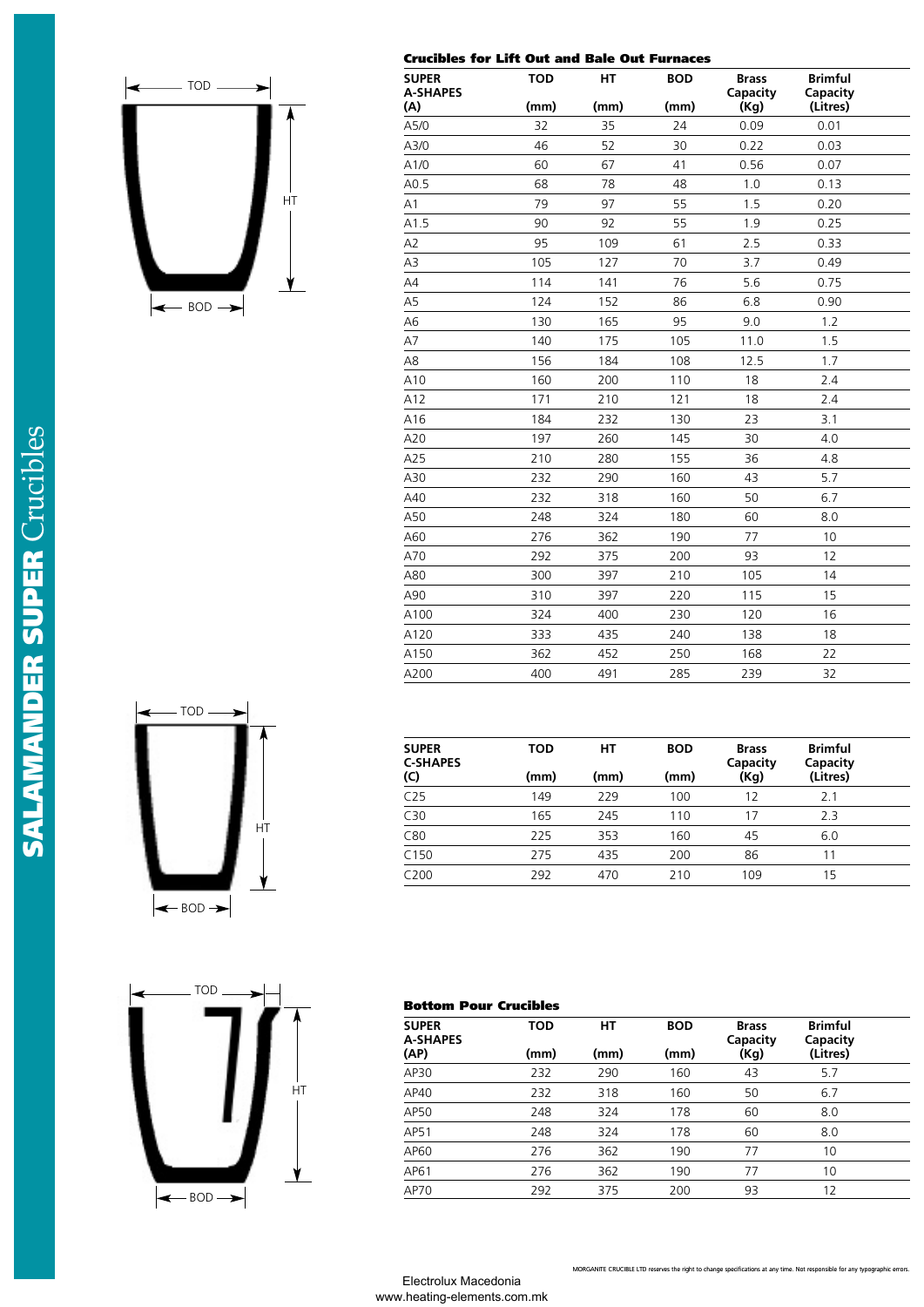#### **Crucibles for Bale Out Furnaces**

| <b>SUPER</b><br><b>BASINS</b> | TOD  | HТ   | <b>BOD</b> | <b>Brass</b><br>Capacity | <b>Brimful</b><br>Capacity |  |
|-------------------------------|------|------|------------|--------------------------|----------------------------|--|
| (B)                           | (mm) | (mm) | (mm)       | (Kq)                     | (Litres)                   |  |
| B173                          | 397  | 343  | 215        | 126                      | 22                         |  |
| B176                          | 397  | 432  | 215        | 174                      | 28                         |  |



### **Cylindrical Crucibles for Induction Furnaces**

| <b>TOD</b> | HТ   | <b>BOD</b> | <b>Brass</b> | <b>Brimful</b><br>Capacity |  |
|------------|------|------------|--------------|----------------------------|--|
| (mm)       | (mm) | (mm)       | (Kg)         | (Litres)                   |  |
| 47         | 88   | 47         | 0.42         | 0.07                       |  |
| 47         | 88   | 47         | 0.38         | 0.07                       |  |
| 58         | 128  | 50         | 0.60         | 0.10                       |  |
| 59         | 155  | 54         | 1.10         | 0.19                       |  |
| 62         | 88   | 62         | 0.92         | 0.16                       |  |
| 64         | 154  | 52         | 1.60         | 0.27                       |  |
| 65         | 124  | 65         | 0.80         | 0.14                       |  |
| 70         | 152  | 70         | 1.75         | 0.30                       |  |
| 80         | 250  | 80         | 4.1          | 0.70                       |  |
| 82.5       | 156  | 82.5       | 2.3          | 0.40                       |  |
| 82.5       | 156  | 82.5       | 3.0          | 0.51                       |  |
| 110        | 200  | 110        | 6.4          | 1.1                        |  |
| 100        | 265  | 100        | 7.4          | 1.3                        |  |
| 110        | 265  | 110        | 8.6          | 1.5                        |  |
| 130        | 250  | 130        | 14           | 2.3                        |  |
| 135        | 200  | 135        | 11           | 1.8                        |  |
| 165        | 318  | 165        | 25           | 4.3                        |  |
| 205        | 270  | 195        | 26           | 4.4                        |  |
| 310        | 500  | 310        | 120          | 21                         |  |
|            |      |            |              | <b>Capacity</b>            |  |



**Brass capacity is calculated as follows:**

A-Shapes and C-Shapes - 90% of brimful Basins - With a freeboard of 75mm Cylinders - 70% of brimful

**Sizes A5/0 - A5** have no pouring lip

**Sizes A6 - A200** normally have a pouring lip but are also available without lip, reference AN

All dimensions are subject to normal manufacturing tolerances

Morganite also supplies a complete range of accessories including stands to provide uniform heating and appropriate mechanical support of the crucible base, and covers to exclude impurities and reduce atmospheric oxidation.

MORGANITE CRUCIBLE LTD reserves the right to change specifications at any time. Not responsible for any typographic errors.